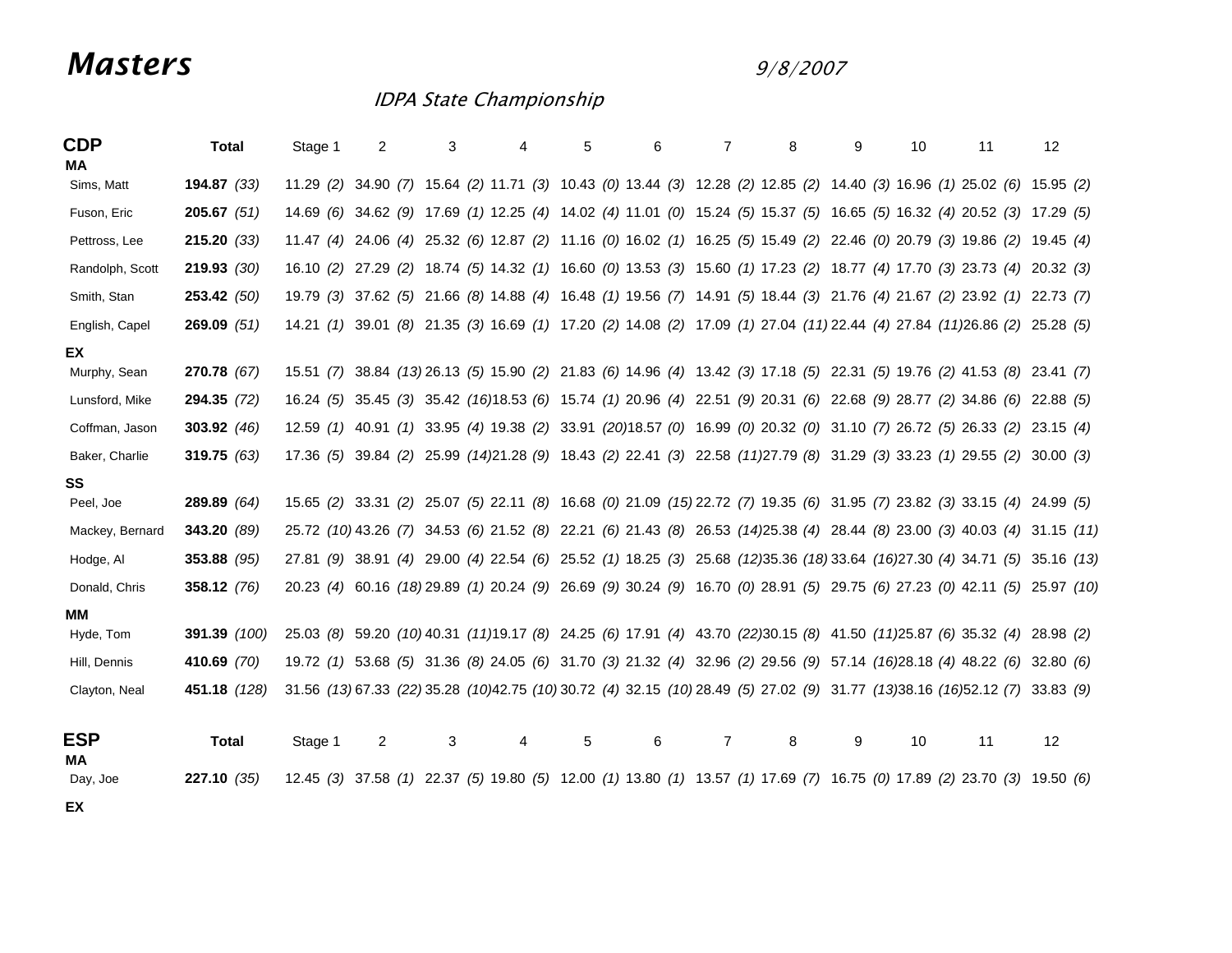| Nash, Randy                    | 259.72(24)    |           |   |   |   |   |   |   | 23.10 (1) 30.64 (2) 25.32 (2) 18.00 (5) 14.78 (0) 14.23 (1) 20.66 (1) 19.73 (1) 19.91 (8) 26.26 (1) 30.73 (2) 16.36 (0)    |   |    |    |    |  |
|--------------------------------|---------------|-----------|---|---|---|---|---|---|----------------------------------------------------------------------------------------------------------------------------|---|----|----|----|--|
| Stewart, Chris                 | 269.53(24)    |           |   |   |   |   |   |   | 13.32 (2) 43.06 (4) 24.34 (1) 19.53 (1) 17.23 (1) 19.52 (3) 26.15 (2) 22.07 (4) 17.65 (2) 18.83 (1) 28.23 (2) 19.60 (1)    |   |    |    |    |  |
| SS                             |               |           |   |   |   |   |   |   |                                                                                                                            |   |    |    |    |  |
| Watson, Jim                    | 277.91(31)    |           |   |   |   |   |   |   | 14.15 (1) 35.32 (1) 25.91 (3) 18.76 (2) 14.47 (2) 16.45 (3) 20.61 (3) 27.58 (7) 21.66 (2) 28.42 (1) 36.25 (1) 18.33 (5)    |   |    |    |    |  |
| Robinson, Randy                | 289.80(68)    |           |   |   |   |   |   |   | 14.69 (8) 41.89 (7) 27.57 (9) 18.16 (5) 13.61 (2) 17.02 (5) 15.13 (7) 25.51 (7) 27.25 (7) 25.71 (0) 46.90 (5) 16.36 (6)    |   |    |    |    |  |
| Holland, Nick                  | 291.47 (57)   | 18.12(6)  |   |   |   |   |   |   | 35.56 (2) 22.33 (2) 18.33 (4) 18.30 (6) 18.86 (5) 21.32 (4) 25.25 (5) 21.29 (7) 30.67 (6) 43.05 (7) 18.39 (3)              |   |    |    |    |  |
| Masters, Guido                 | 303.45 $(80)$ | 17.43(7)  |   |   |   |   |   |   | 52.27 (16) 22.51 (6) 16.54 (2) 23.11 (11) 18.39 (7) 22.57 (4) 26.49 (3) 30.37 (12) 23.14 (3) 30.31 (4) 20.32 (5)           |   |    |    |    |  |
| Ray, Terry                     | 311.63 $(62)$ | 19.05(2)  |   |   |   |   |   |   | 49.93 (13) 27.73 (9) 17.41 (2) 25.96 (7) 20.16 (8) 21.74 (4) 17.69 (2) 30.00 (5) 23.36 (2) 41.69 (5) 16.91 (3)             |   |    |    |    |  |
| ΜМ                             |               |           |   |   |   |   |   |   |                                                                                                                            |   |    |    |    |  |
| Pickett, David                 | 298.80 (87)   |           |   |   |   |   |   |   | 24.29 (8) 47.08 (11) 24.92 (7) 18.33 (8) 19.93 (3) 17.27 (11) 19.28 (9) 19.22 (4) 19.99 (10) 21.78 (2) 44.12 (5) 22.59 (9) |   |    |    |    |  |
| Peel, Michelle                 | 469.04 (163)  | 20.17(7)  |   |   |   |   |   |   | 49.06 (8) 44.50 (11)36.33 (23) 32.13 (5) 28.20 (9) 36.41 (10)34.47 (16) 38.53 (20)57.70 (21)60.14 (16) 31.40 (17)          |   |    |    |    |  |
|                                |               |           |   |   |   |   |   |   |                                                                                                                            |   |    |    |    |  |
| <b>SSP</b><br>MA               | <b>Total</b>  | Stage 1   | 2 | 3 | 4 | 5 | 6 | 7 | 8                                                                                                                          | 9 | 10 | 11 | 12 |  |
| Holland, Ron                   | 230.94(45)    |           |   |   |   |   |   |   | 22.22 (7) 37.07 (8) 21.76 (9) 13.00 (1) 13.19 (3) 13.98 (2) 11.67 (0) 15.81 (1) 13.56 (0) 17.62 (1) 36.40 (8) 14.66 (5)    |   |    |    |    |  |
| Edens, Brandon                 | 256.99(53)    | 15.55(2)  |   |   |   |   |   |   | 34.82 (6) 26.86 (6) 15.97 (1) 16.90 (2) 18.00 (7) 19.66 (8) 16.69 (5) 20.53 (2) 23.57 (8) 34.34 (3) 14.10 (3)              |   |    |    |    |  |
| Allen, Bob                     | 260.24(62)    |           |   |   |   |   |   |   | 17.41 (7) 35.11 (7) 19.72 (6) 14.72 (2) 11.58 (1) 13.00 (3) 16.87 (1) 26.30 (12) 17.07 (4) 28.96 (10)36.30 (7) 23.20 (2)   |   |    |    |    |  |
| Causin, Mitch                  | 295.16(65)    |           |   |   |   |   |   |   | 18.36 (3) 53.40 (9) 31.74 (5) 19.52 (7) 16.08 (2) 19.55 (2) 24.39 (11)24.30 (5) 17.06 (5) 29.11 (8) 27.45 (3) 14.20 (5)    |   |    |    |    |  |
| EX                             |               |           |   |   |   |   |   |   |                                                                                                                            |   |    |    |    |  |
| Nelson, Wesley                 | 235.12(49)    |           |   |   |   |   |   |   | 9.99 (1) 27.97 (0) 13.35 (2) 16.38 (4) 11.25 (1) 17.75 (5) 19.69 (11)20.18 (6) 20.10 (9) 24.65 (1) 39.32 (7) 14.49 (2)     |   |    |    |    |  |
| Thompson, Gerald               | 268.87(34)    |           |   |   |   |   |   |   | 16.13 (7) 35.81 (2) 31.39 (2) 17.31 (2) 13.66 (0) 16.02 (2) 18.85 (6) 22.70 (3) 20.85 (0) 25.27 (5) 31.55 (2) 19.33 (3)    |   |    |    |    |  |
| Carrera, Dante                 | 274.80(53)    |           |   |   |   |   |   |   | 12.83 (3) 39.59 (5) 27.25 (5) 23.80 (8) 17.73 (5) 17.30 (0) 17.16 (1) 19.60 (5) 16.32 (3) 26.62 (3) 39.44 (7) 17.16 (8)    |   |    |    |    |  |
| Crutchfield, Rhett             | 279.06(61)    |           |   |   |   |   |   |   | 15.66 (3) 49.99 (13) 28.43 (4) 19.56 (4) 15.23 (4) 16.29 (2) 19.47 (6) 23.75 (8) 18.34 (3) 24.02 (3) 29.77 (6) 18.55 (5)   |   |    |    |    |  |
| Edwards, Lin                   | 286.18(64)    | 12.53(1)  |   |   |   |   |   |   | 31.96 (3) 32.08 (7) 19.81 (0) 14.30 (1) 16.87 (1) 26.55 (14)22.21 (7) 30.40 (12)27.55 (7) 33.43 (2) 18.49 (9)              |   |    |    |    |  |
| Clark, Jim                     | 287.40(61)    |           |   |   |   |   |   |   | 14.04 (1) 44.89 (7) 28.20 (16)15.43 (5) 26.22 (3) 18.07 (1) 16.70 (3) 19.33 (8) 19.12 (9) 27.74 (1) 37.38 (3) 20.28 (4)    |   |    |    |    |  |
| Lipscomb, Thomas $307.44$ (43) |               | 17.90 (2) |   |   |   |   |   |   | 48.54 (7) 27.02 (2) 23.01 (5) 21.04 (1) 18.28 (4) 26.48 (8) 22.15 (5) 19.95 (3) 24.46 (4) 38.29 (1) 20.32 (1)              |   |    |    |    |  |
| Hopper, Nigel                  | 312.96 (80)   |           |   |   |   |   |   |   | 14.95 (2) 58.42 (9) 28.05 (5) 20.84 (5) 14.41 (2) 15.84 (5) 15.30 (2) 22.77 (12) 37.79 (13) 27.09 (12) 40.10 (8) 17.40 (5) |   |    |    |    |  |
| Hanus, Brett                   | 335.80 $(90)$ |           |   |   |   |   |   |   | 20.98 (12) 42.53 (9) 21.41 (4) 42.92 (23) 28.05 (5) 25.23 (7) 21.01 (0) 26.73 (13) 22.00 (9) 28.71 (2) 35.62 (3) 20.61 (3) |   |    |    |    |  |
| SS                             |               |           |   |   |   |   |   |   |                                                                                                                            |   |    |    |    |  |